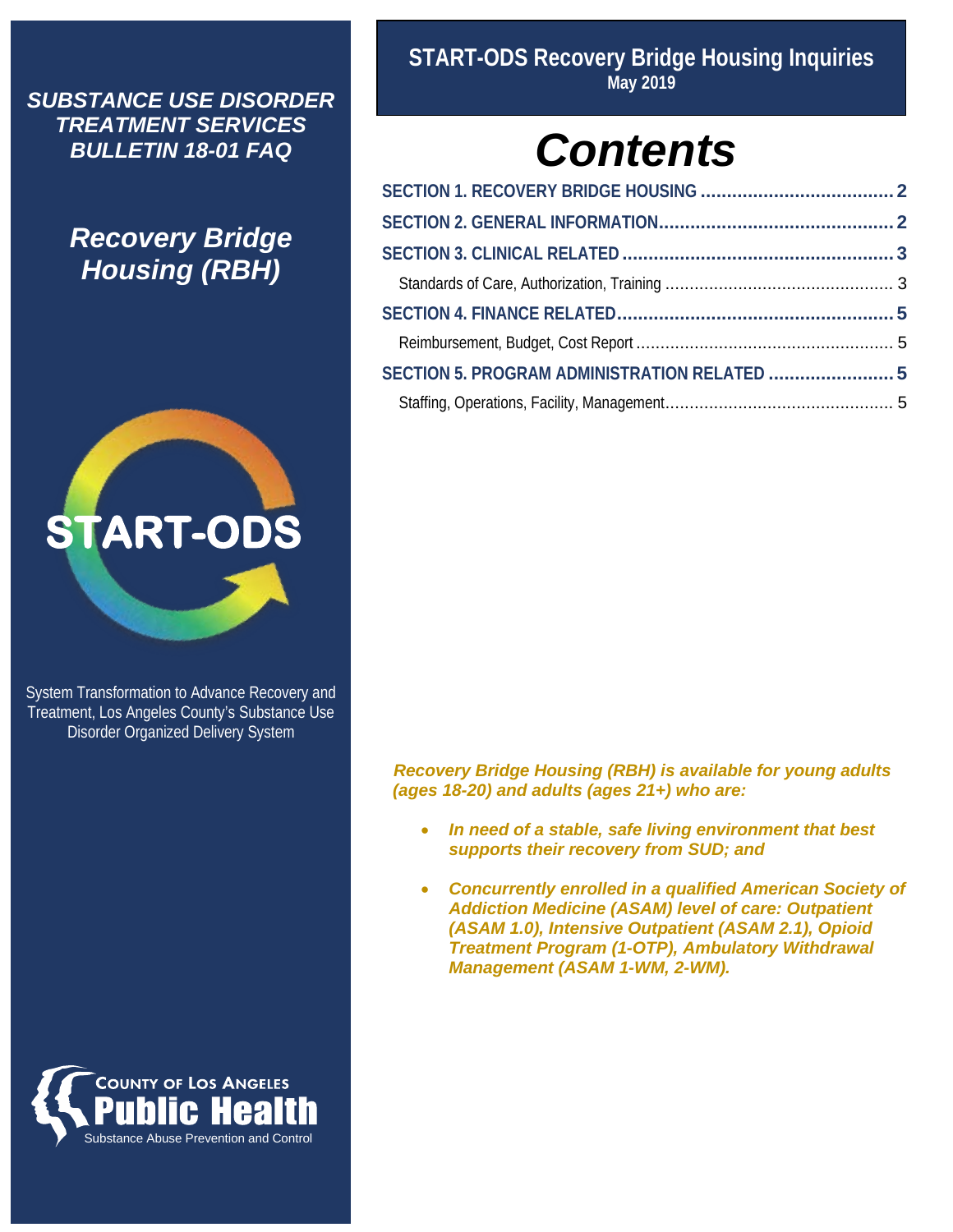# <span id="page-1-0"></span>*SECTION 1. RECOVERY BRIDGE HOUSING*

Recovery Bridge Housing (RBH) is an abstinence-based interim living environment for young adults (18-20 years old) and adults (21 years and older) who are homeless according to the United Stated Department of Housing and Urban Development (HUD) definition, or unstably housed including couch surfing individuals; and who are currently enrolled in enrolled in a qualified American Society of Addiction Medicine (ASAM) level of care: Outpatient (ASAM 1.0), Intensive Outpatient (ASAM 2.1), Opioid Treatment Program (1-OTP), Ambulatory Withdrawal Management (ASAM 1-WM, 2-WM). Providers may not exclude patients from RBH who are prescribed Medications for Addiction Treatment (MAT), which includes generic or brand-name buprenorphine, disulfiram, methadone, naltrexone, and naloxone.

SAPC Bulletin No. 18-12 START-RBH was released March 2018. This Frequently Asked Questions (FAQ) document compiles information about RBH found on the SAPC website, and/or asked through the monthly provider meetings or [SUDTransformation@ph.lacounty.gov](mailto:SUDTransformation@ph.lacounty.gov) email.

# <span id="page-1-1"></span>*SECTION 2. GENERAL INFORMATION*

#### *1. Where can I find information regarding RBH?*

Click links below to access document:

| <b>Title</b>                                                                                                | Link                                                                                                                                                |
|-------------------------------------------------------------------------------------------------------------|-----------------------------------------------------------------------------------------------------------------------------------------------------|
| Provider Manual<br>Pages 67-73                                                                              | http://publichealth.lacounty.gov/sapc/NetworkProviders/Privacy/ProviderManual.pdf                                                                   |
| SAPC Bulletin 18-01-START<br>Recovery Bridge Housing<br>March 23, 2018                                      | http://publichealth.lacounty.gov/sapc/Bulletins/START-ODS/Bulletin18-<br>01RecoveryBridgeHousing.pdf                                                |
| SAPC Bulletin No. 18-12<br>September 20, 2018<br>Rates & Standards Matrix                                   | http://publichealth.lacounty.gov/sapc/Bulletins/START-ODS/Bulletin18-12RevisedSTART-<br>ODSServiceReimbursementRates.pdf                            |
| <b>Eligibility Verification and Service</b><br><b>Authorization Request Checklist</b><br>(Sage), page 8     | http://publichealth.lacounty.gov/sapc/NetworkProviders/ClinicalForms/TS/SageVersion-<br>ChecklistEligibilityVerificationServiceAuthorizations.pdf   |
| <b>Eligibility Verification and Service</b><br><b>Authorization Request Checklist</b><br>(Non-Sage), Page 8 | http://publichealth.lacounty.gov/sapc/NetworkProviders/ClinicalForms/TS/ManualVersion-<br>ChecklistEligibilityVerificationServiceAuthorizations.pdf |
| SAPC Bulletin No. 19-02 Provider<br><b>Staffing Guidelines</b>                                              | http://publichealth.lacounty.gov/sapc/Bulletins/START-ODS/Bulletin19-<br>02ProviderStaffingGuidelines.pdf                                           |
| Recovery Bridge Housing (RBH)<br><b>Authorization Request Form</b>                                          | http://publichealth.lacounty.gov/sapc/NetworkProviders/ClinicalForms/AQI/RBHAuthorization<br>RequestForm.pdf                                        |
| Recovery Bridge Housing (RBH)<br>Discharge                                                                  | http://publichealth.lacounty.gov/sapc/NetworkProviders/ClinicalForms/AQI/DischargeFormR<br><b>BH.pdf</b>                                            |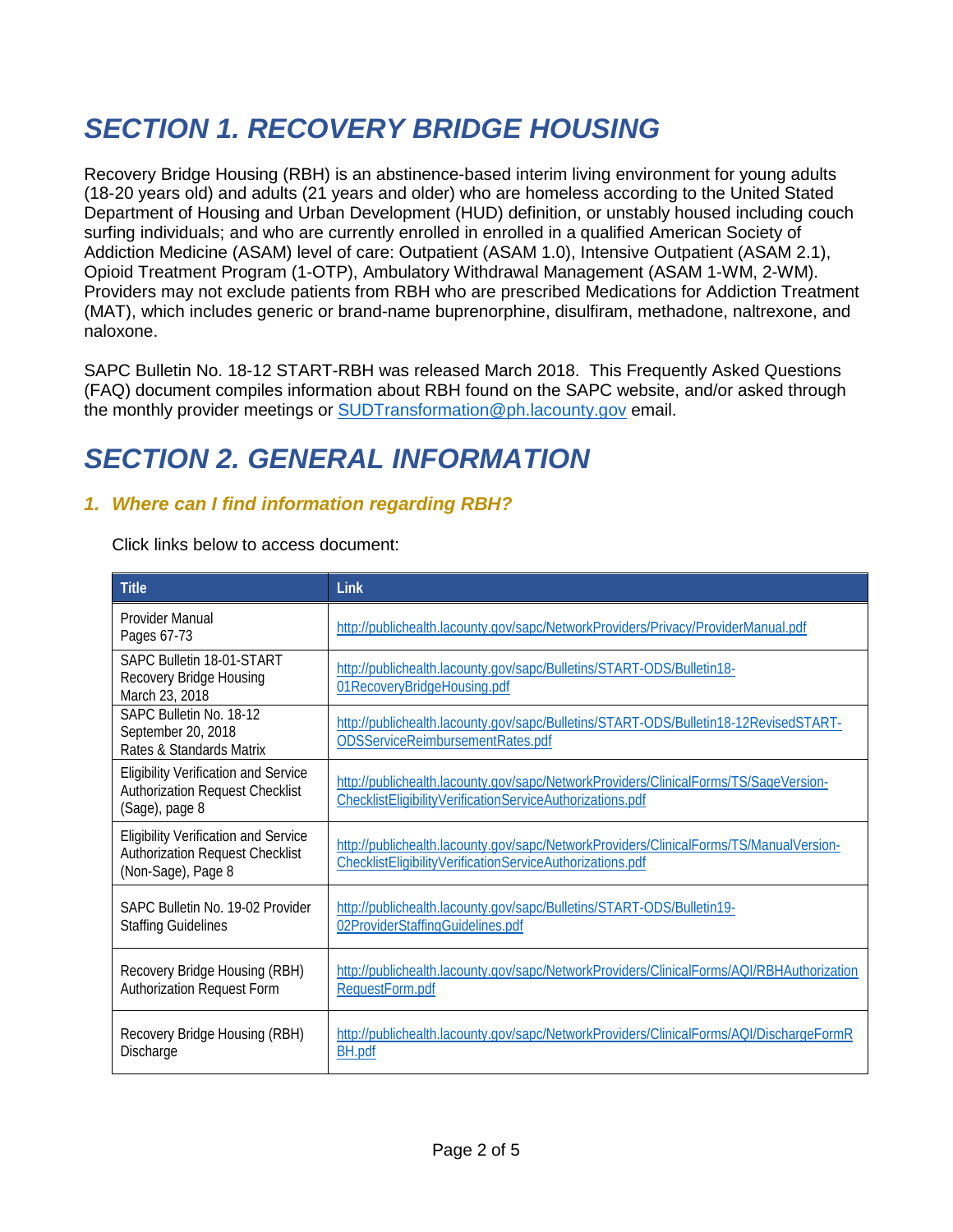#### *2. Where can I find other SAPC-related information?*

Sage is the County's electronic health record (EHR) system. The SBAT is the online provider directory known as the Service Bed Availability Tool which is used to identify appropriate referrals by level of care, age, gender, language of services, and other key categories.

| <b>Title</b>                             | Link                                                                 |  |
|------------------------------------------|----------------------------------------------------------------------|--|
| Sage (EHR webpage)                       | http://publichealth.lacounty.gov/sapc/Sage/Sageinfo.htm              |  |
| Sage Frequently Asked Questions (FAQ):   | http://publichealth.lacounty.gov/sapc/Sage/Documentation/SageFAQ.pdf |  |
| Service and Bed Availability Tool (SBAT) | http://sapccis.ph.lacounty.gov/sbat/                                 |  |
| <b>Contact Information</b>               |                                                                      |  |
| Sage Helpdesk                            | 1-855-346-2392                                                       |  |
| <b>General Ouestions for SAPC?</b>       | SUDTransformation@ph.lacounty.gov                                    |  |
| <b>Clinical Questions</b>                | SAPC.QI.UM@ph.lacounty.gov                                           |  |

# <span id="page-2-0"></span>*SECTION 3. CLINICAL RELATED*

### <span id="page-2-1"></span>**Standards of Care, Authorization, Training**

#### *3. Are there income criteria for patients to be eligible for RBH?*

Recovery Bridge Housing (RBH) is available at no cost for patients. Patients qualify for RBH when they (1) meet RBH housing eligibility requirements; (2) are eligible for Medi-Cal or MHLA or qualify for another county funded program (such as AB 109, PSSF-TLFR, JJCPA, and/or Title IV-E) ; and (3) are concurrently enrolled in outpatient (ASAM 1.0), intensive outpatient (ASAM 2.1), ambulatory withdrawal management (ASAM 1-WM, 2-WM) and/or opioid treatment programs (1-OTP) services.

#### *4. Do RBH providers need to follow the Outpatient 10-mile radius if the patient is staying in the RBH provider's facility?*

No. RBH is a non-DMC billable benefit and is therefore not subject to the DMC-ODS Waiver distance requirement. However, the best practice is to refer patients to the RBH provider within close proximity to the site where they are receiving concurrent SUD treatment. Their needs and preferences should also be considered when selecting RBH providers with bed availability.

#### *5. What is the responsibility of the RBH provider to either supplement and/or provide nutritional support to RBH clients who have no means of financial support? Will there be legal liabilities for not providing this?*

There are no SAPC policies preventing RBH providers from offering nutritional support to its patients. The outpatient treatment provider also needs to use the case-management benefit to ensure access to eligible benefits such as General Relief or CalFresh, or other non-profit organizations such as food pantries that provide no cost services.

#### *6. Can an RBH provider perform drug testing (UA) to its clients?*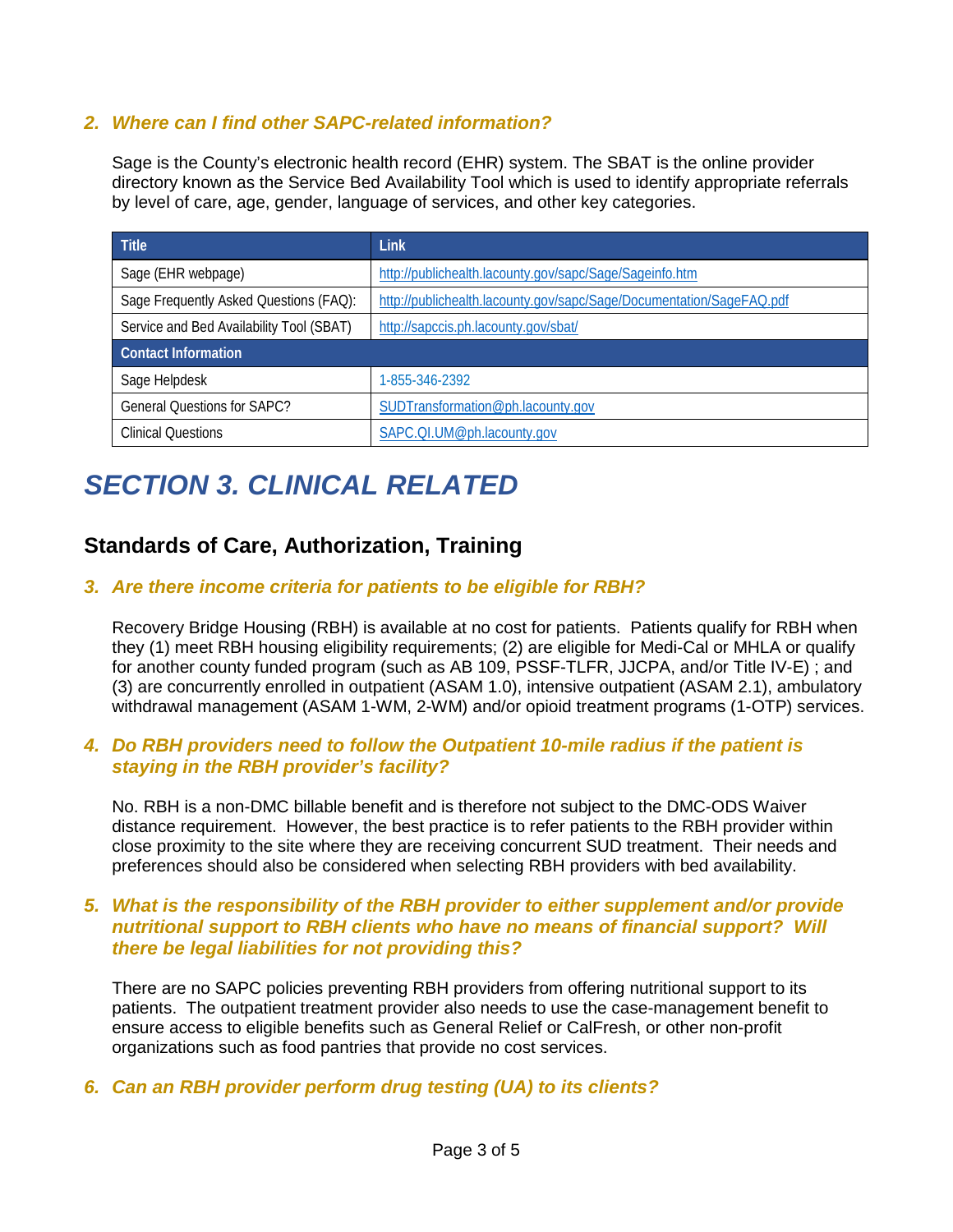No. Urinalysis (UA) or Alcohol/Drug Testing is not an allowable billing service under RBH. Per [Rates & Standards Matrix,](http://publichealth.lacounty.gov/sapc/Bulletins/START-ODS/Bulletin18-12RevisedSTART-ODSServiceReimbursementRates.pdf) the RBH rate only covers the cost of the bed. Moreover, UA Testing is considered a treatment service which is not allowed in RBH settings. The RBH provider can coordinate with the treating provider, and request that the test be conducted for the patient. However, patient consent must be secured to release the test result to the RBH provider.

#### *7. What is the procedure for RBH providers needing to move a patient from one site to another?*

RBH residents who move to a different site address (excluding residents who move between apartments or rooms at the same street address) require: 1) a discharge from the original RBH address; and 2) submission of a new authorization request that includes the new site address for approval by SAPC's Utilization Management Unit. For claims purposes, when a resident moves to a different address, providers must submit the day rate for the new location and not the original location.

#### *8. Since RBH is abstinence-based, how should we handle relapses that occur during RBH stay?*

SAPC funded RBH facilities must have a policy and procedure (P&P) that support patients who relapse but are willing to reestablish sobriety –either allow patients to remain in the RBH location if appropriate or provide access to withdrawal management services or an appropriate alternate living location to support abstinence and treatment goals thereby limiting the negative impact of their relapse. This activity could be fulfilled by the RBH house manager or outpatient provider as long as the responsible party is clear and outlined in the P&P. This may also involve increasing support at RBH, coordinating with the patient's outpatient provider (RBH and outpatient provider need to have a release of information to coordinate care), providing support/encouragement that although a relapse occurred, personal treatment goals should not be abandoned.

Additionally, it is important to note that "abstinence-based" does not include Medications for Addiction Treatment (MAT), meaning that RBH facilities are encouraged to have policies that accommodate residents who may require MAT to support their recovery.

#### *9. What is the guarantor entity for RBH patients?*

Authorizations: For the purposes of submitting RBH service authorizations the "Funding Source" on the Authorization request will always be Non-DMC.

Billing: For the purposes of submitting billing, the financial eligibility of the patient will determine the guarantor information.

- If the patient has DMC, then DMC will be primary quarantor and a secondary quarantor of LA County Non-DMC MUST be entered.
- If the patient does not have DMC, then only the LA County Non-DMC guarantor should be entered, and the Cal-OMS MUST reflect the county program or MHLA that is covering the services.

#### *10.If LA County Non-DMC is selected as the Guarantor, what address should RBH providers indicate for that guarantor?*

Providers do not need to indicate an address when selecting Non-DMC as guarantor.